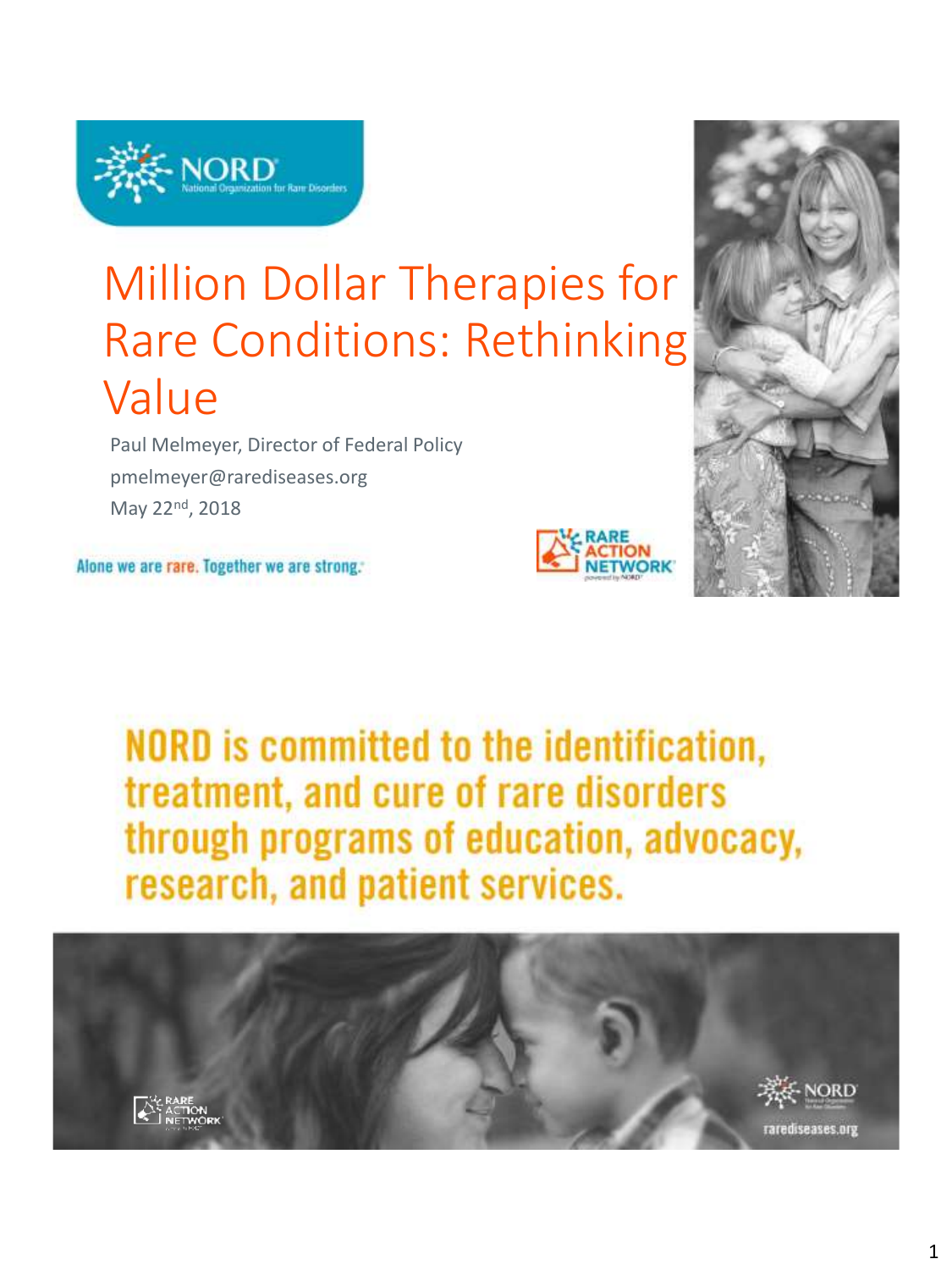

### Clinical Outcomes Are Important

Clinical and quality-of-life improvements traditionally captured within a QALY-based, CEA/CUA analysis, should not be de-emphasized **so long as:**

- 1. those values translate to tangible patient experiences
- 2. Those values are patientgenerated









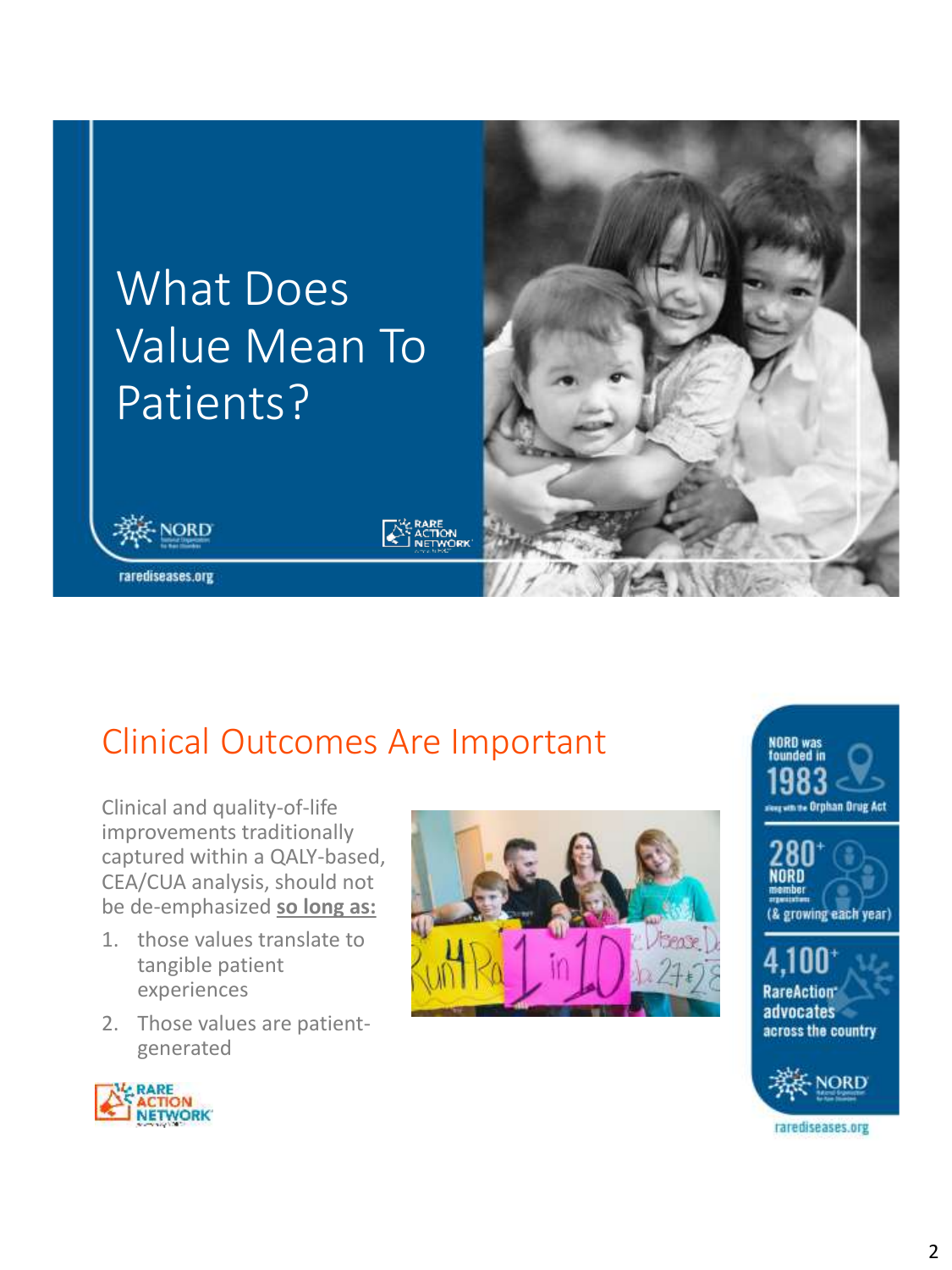

### But What About Non-Traditional Patient and Societal Values?

### Patient Values

- Diagnostic advances
- Value of hope
- Family, caregivers, and friends
- Societal Inclusion
- Reduction in uncertainty
- Outcomes of altruistic contributions
- Resulting additional therapeutic advances
- Psychological values
- Value of First Treatment



**NORD** 

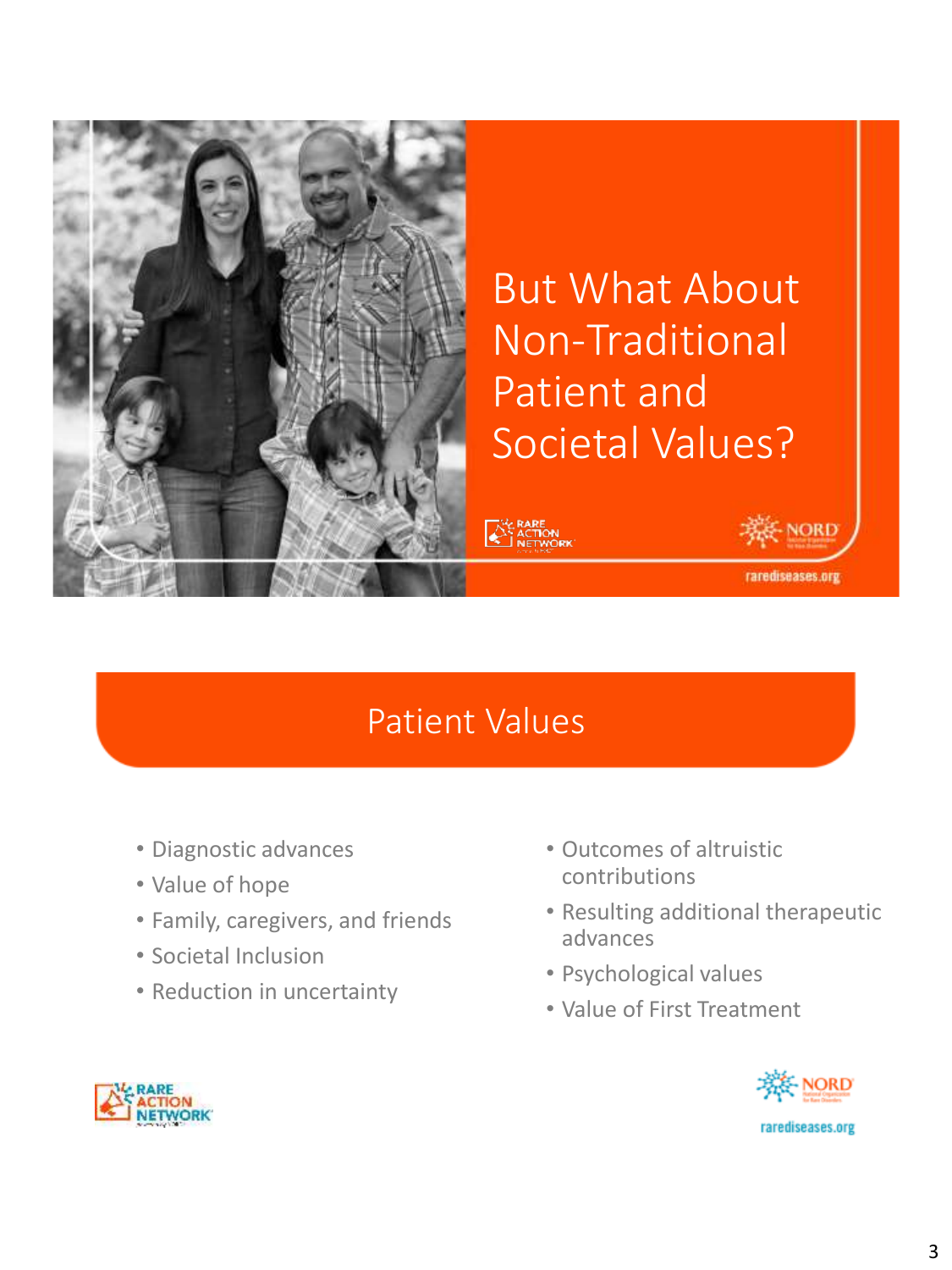# Patient-Focused Values



**ACTION<br>NETWORK** 

#### Diagnostic Advances:

- LTD and diagnostic innovation
- Better coverage of diagnostics
- Newborn Screening eligibility

#### Value of Hope

#### Values to the Family:

• Ability to work, attend school, sleep through the night, have hobbies, etc.

#### Values to Caregivers:

- Better ability to care
- Less burdensome care









## Patient-Focused Values

#### Values to Friends

• Fellow students, colleagues, friends, etc.

#### Societal Inclusion

- Not just productivity
- Ability to participate in social activities

#### Reduction in Uncertainty

• Predictability in outcomes and progression of disease





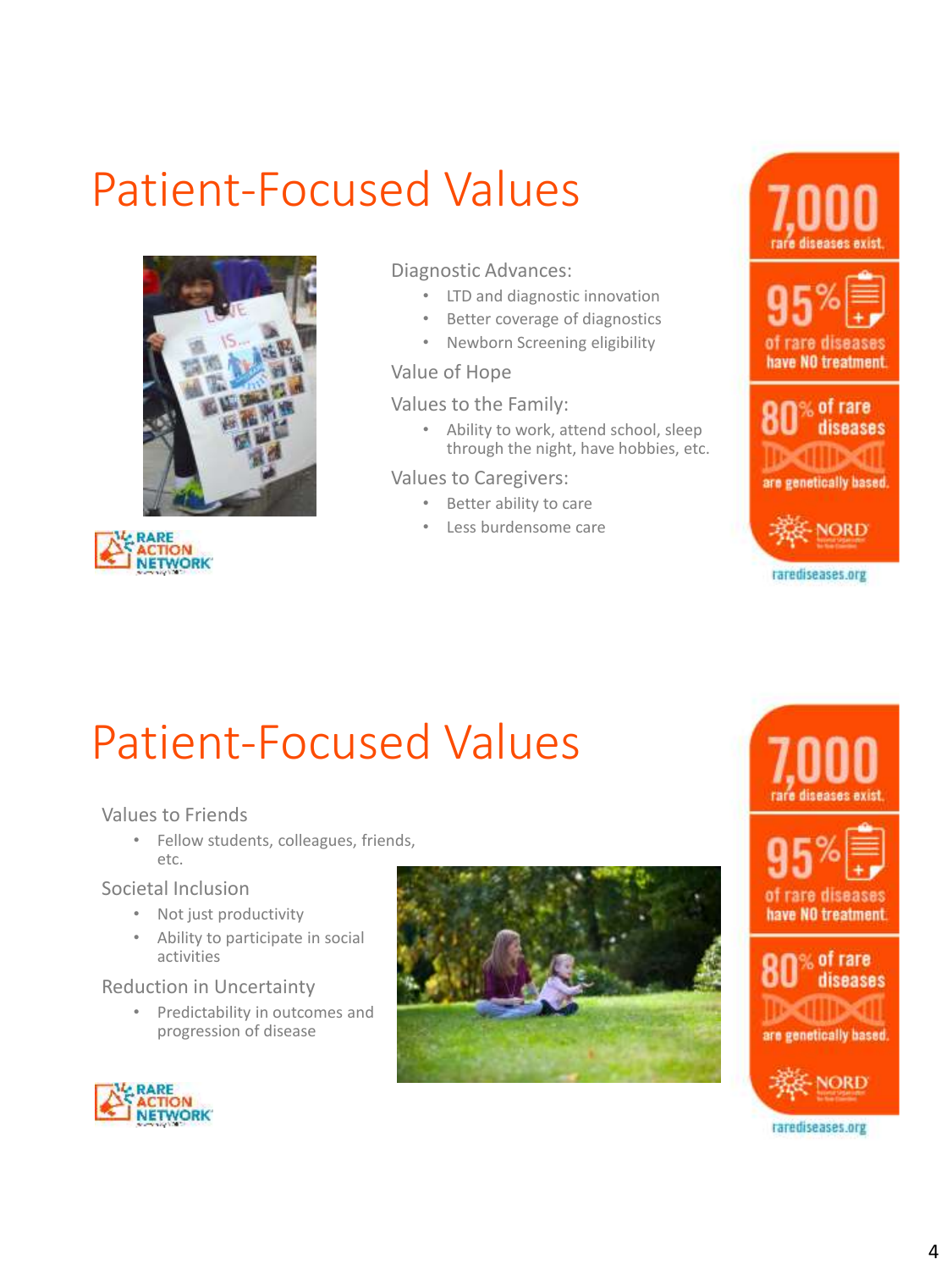# Patient-Focused Values

Values from Altruistic Contributions

• Results from clinical trial participation

Resulting Therapeutic Advances

• Snowball effect

Psychological Values

• Fewer feelings of isolation and worthlessness

Value from first treatment

• Added value in going from no treatments to one, compared to from 5<sup>th</sup> to 6<sup>th</sup>









# Societal Values